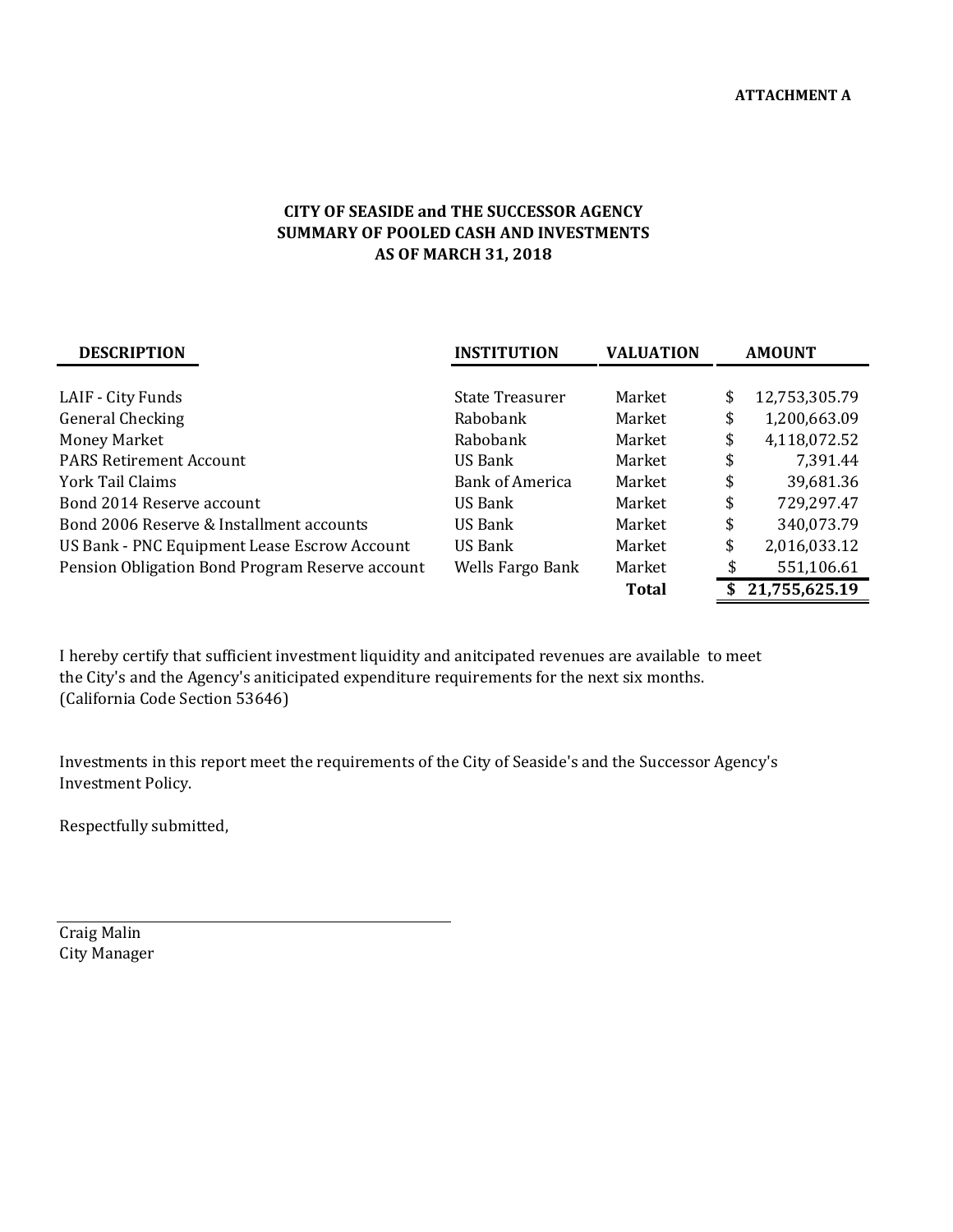## **CITY OF SEASIDE and THE SUCCESSOR AGENCY CASH AND INVESTMENT REPORT - DETAIL AS OF MARCH 31, 2018**

Book % of Market Yield Value Total Value **Investments** State Treasurer LAIF - City Account **1.16% 12,753,305.79 58.62% 12,753,305.79 Checking Account** Rabobank - General Checking **0.00% 1,200,663.09 5.52% 1,200,663.09** Rabobank - Money Market **0.20% 4,118,072.52 18.93% 4,118,072.52** PARS Retirement Account **1.39% 7,391.44 0.03% 7,391.44** Bank of America-York Checking **0.00% 39,681.36 0.18% 39,681.36** US Bank - Redevelopment Agency Merged Area Refunding 2014 Bonds Installment Payment, Reserve **0.00% 729,297.47 3.35% 729,297.47** US Bank - Golf Course 2006 Bonds Installment Payment, Reserve **0.20% 340,073.79 1.56% 340,073.79** US Bank - PNC Equipment Lease Escrow Account **0.20% 2,016,033.12 9.27% 2,016,033.12** Wells Fargo Bank Pension Obligation Bond Program Reserve Account **0.83% 551,106.61 2.53% 551,106.61 Total Cash and Investments 21,755,625.19 100.00% 21,755,625.19**